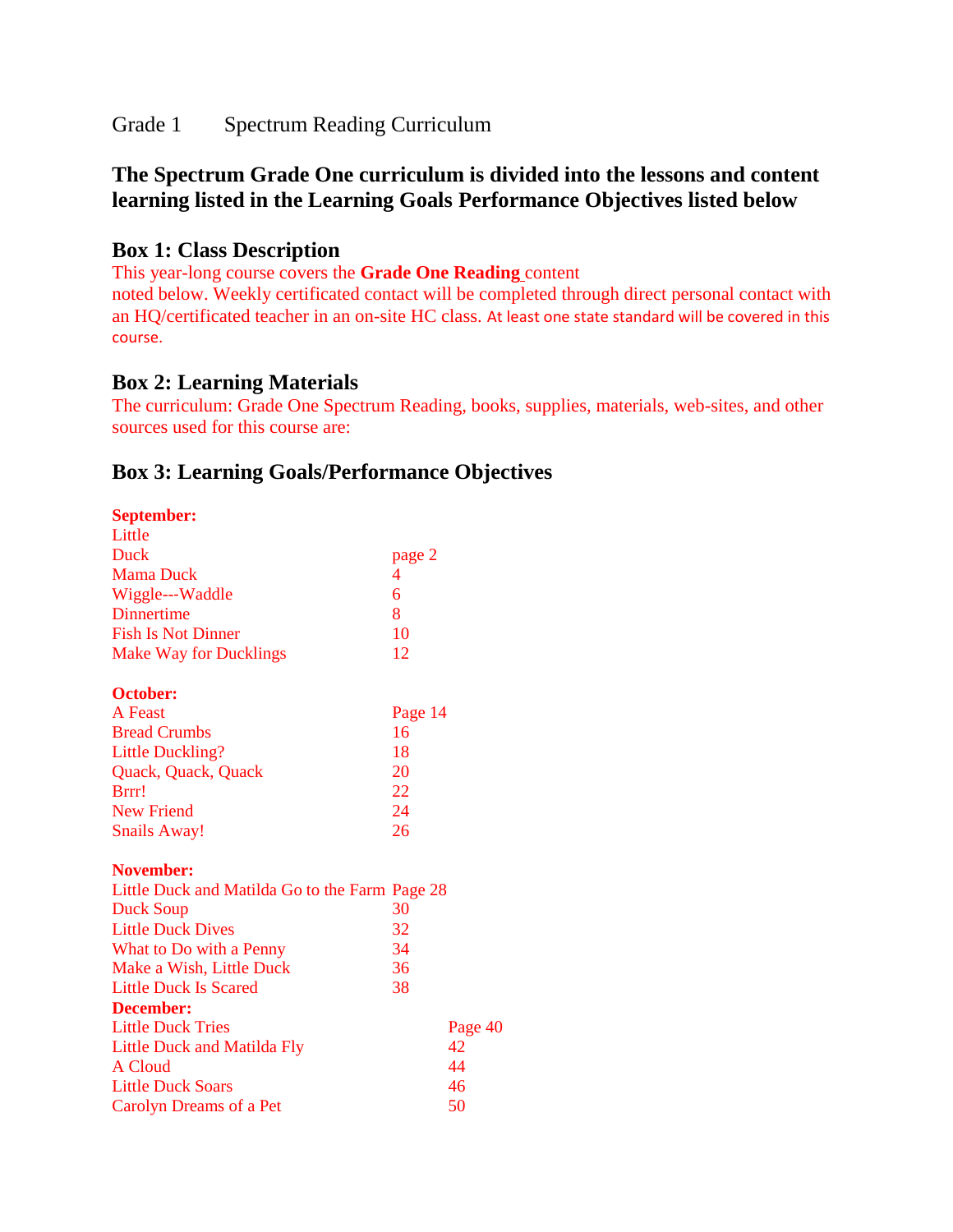#### **January**

| <b>Carolyn Talks to Her Mom</b> | Page 52 |
|---------------------------------|---------|
| Time for a Pet                  | 54      |
| <b>Knock Knock</b>              | 56      |
| I Promise                       | 58      |
| Yes or No?                      | 60      |
| A Real Pet                      | 62      |
| Today a Pet                     | 64      |

### **February**

| Page 66 |
|---------|
| 68      |
| 70      |
| 72      |
| 74      |
| 76      |
| 78      |
|         |

#### **March**

| Alaska              | Page 86 |
|---------------------|---------|
| New Mexico          | 88      |
| Oregon              | 90      |
| <b>Rhode Island</b> | 92      |
| Vermont             | 94      |
| Kentucky            | 96      |

## **April**

| Connecticut    | Page 98 |
|----------------|---------|
| New Hampshire  | 100     |
| Wisconsin      | 102     |
| <b>Montana</b> | 104     |
| <b>Nevada</b>  | 106     |
| <b>Texas</b>   | 108     |

### **May**

| Hawaii              | Page 110 |
|---------------------|----------|
| Maryland            | 112      |
| California          | 114      |
| Florida             | 116      |
| New York            | 118      |
| Pennsylvania        | 120      |
| <b>South Dakota</b> | 122      |

## **June**

| Virginia  | Page 124 |
|-----------|----------|
| Minnesota | 126      |
| Colorado  | 128      |
| Arizona   | 130      |